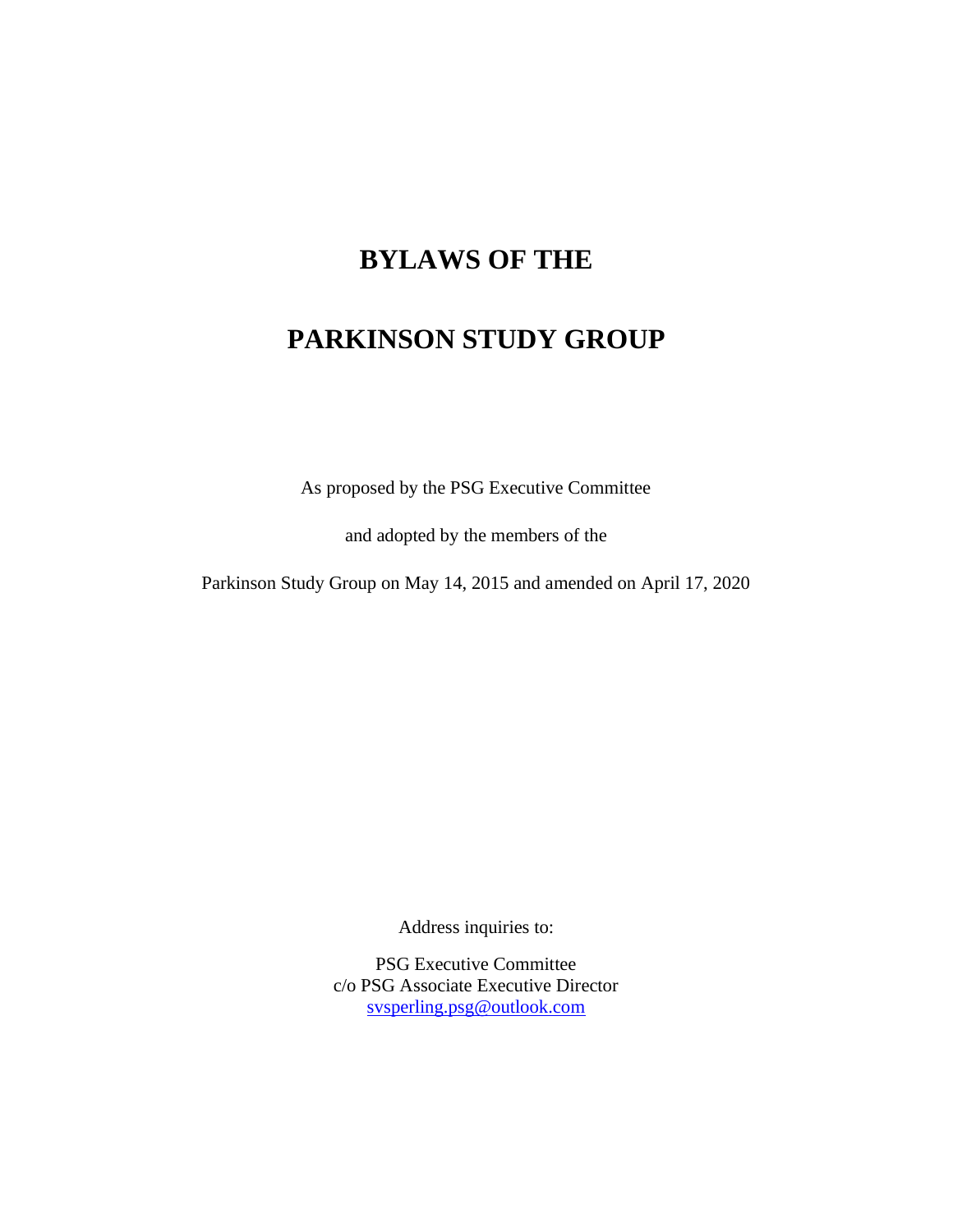# **ARTICLE I – NAME AND OBJECTIVES**

This organization shall be known as the Parkinson Study Group (PSG), representing a nonprofit organization of scientific investigators from academic and research centers that are committed to the cooperative planning, implementation, analysis and reporting of controlled clinical trials and of other research for Parkinson's disease and related disorders. To this end, the PSG aims to advance knowledge about the cause(s), pathogenesis and clinical impact of Parkinson's disease and related disorders and to develop and implement scientific strategies to examine promising therapeutic interventions.

The PSG is committed to the principles of open and full scientific communication, peer review, full disclosure of potential conflicts of interest, and democratic governance of its organization and activities. The PSG is also interested in providing scientific and medical information to professionals and the public regarding experimental therapeutics. Accordingly, the PSG helps organize symposia and other scientific forums such as the annual symposium on "Etiology, Pathogenesis, and Treatment of Parkinson's Disease."

#### **ARTICLE II – ORGANIZATION**

The PSG, which was originally founded in 1986 as an independent, nonprofit consortium of scientific investigators who conduct research at the institutions with which the investigators are affiliated, is now organized as a nonprofit corporation under the laws of Massachusetts with the same purpose as the original organization. The views of the PSG do not necessarily represent the views of the institutions with which the investigators are affiliated.

#### **ARTICLE III – INCOME AND EXPENSES**

Any income or property of the PSG shall be applied solely towards the promotion of the objectives of the PSG as set forth in Article I, and no portion shall be paid or transferred to any officer, member or employee of the PSG, except for reasonable and proper remuneration including repayment of out-of-pocket expenses in return for any service actually rendered to the PSG. True accounting shall be kept of the sums of money received and expended by the PSG and presented to the PSG membership at least once annually.

#### **ARTICLE IV – PSG HEADQUARTERS**

The office of the PSG shall be located at the institution of the chair of the Executive Committee, or at such other institution as directed by the chair, where all income and expenses of the PSG shall be recorded and transacted in a discrete, designated account for which there is no administrative or overhead charges.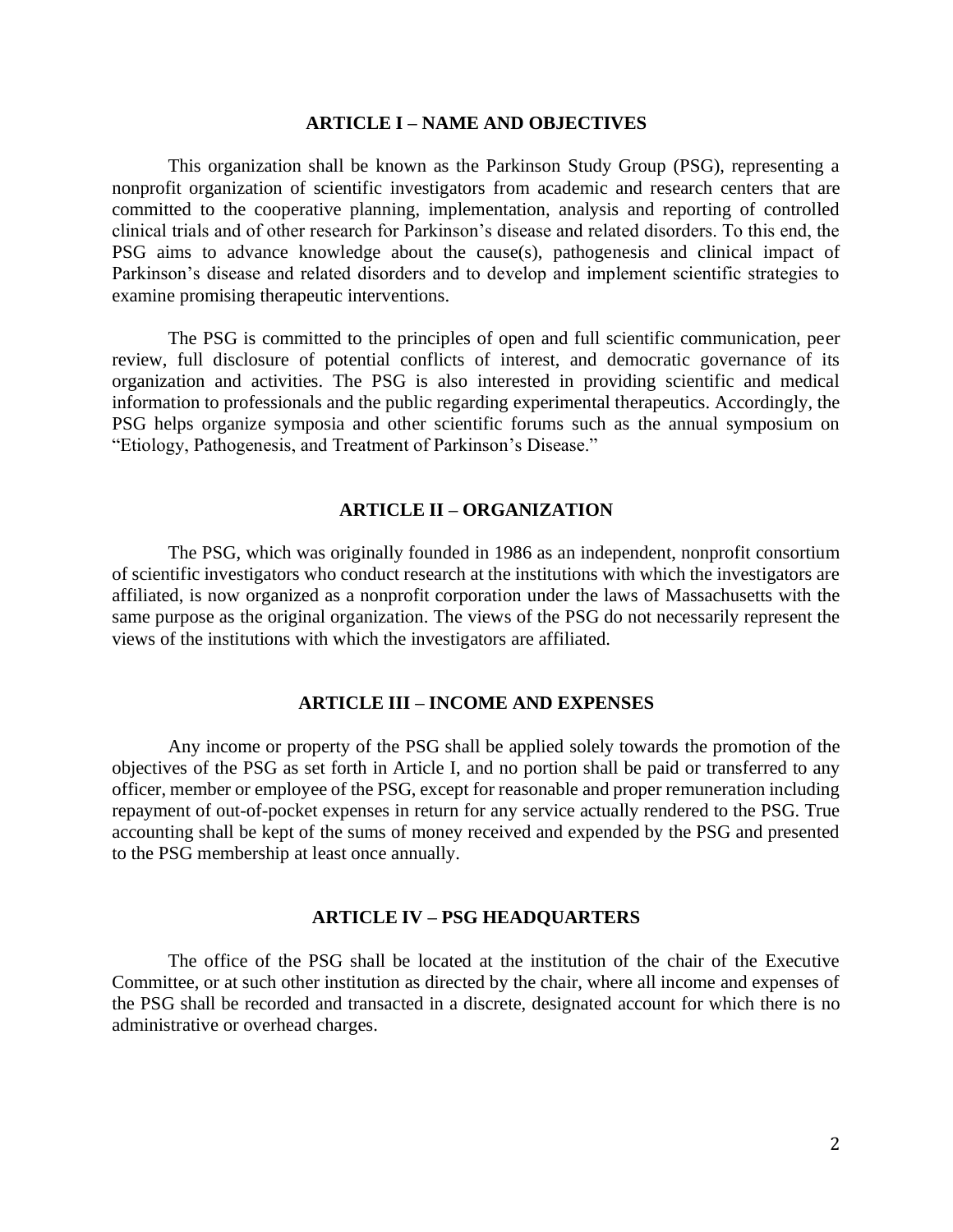# **ARTICLE V – MEMBERSHIP** (AS AMENDED ON JUNE 20, 2021)

PSG membership shall consist of five distinct but not mutually exclusive categories: **1) Credentialed Members**, **2) Committee Members, 3) Working Group Members**, **4) Coordinator Members**, and **5) Associate Members**.

- 1. **Credentialed Members** are individuals who have completed the PSG credentialing process and have been granted full approval, provisional approval, or studyspecific approval.
- 2. **Committee Members** are individuals who have been actively serving on the Executive Committee (EC) or a standing committee or have served in previous years.
- 3. **Working Group Members** are individuals who have been actively participating in meetings, projects, and ongoing research of a working group.
- 4. **Coordinator Members** are individuals who work at a PSG credentialed site and are currently working or have previously worked on a PSG trial
- 5. **Associate Members** shall include: **1)** consultants who are actively serving on standing, advisory, or monitoring committees, **2)** professional staff at a coordination, biostatistical center, and at sites supporting active\* PSG studies **3)** investigators who received "study-specific" credentialing for active PSG studies, and **4)** affiliates (including from foundations, government, and industry)

\*Active PSG studies are those, for which 1) the primary manuscript has not yet been published, and 2) 2 years have not passed since the primary study completion date. Upon publication of the primary manuscript a study is then no longer considered "active."

**Voting Members** shall include: Categories 1-4 as stated above

# *Credentialed members with study-specific approval, associate members*, and *working group members who are not fully credentialed are not eligible to vote.*

Each voting member shall have one vote. Votes are not transferable and cannot be cast by proxy in instances when the presence of the voting member is required.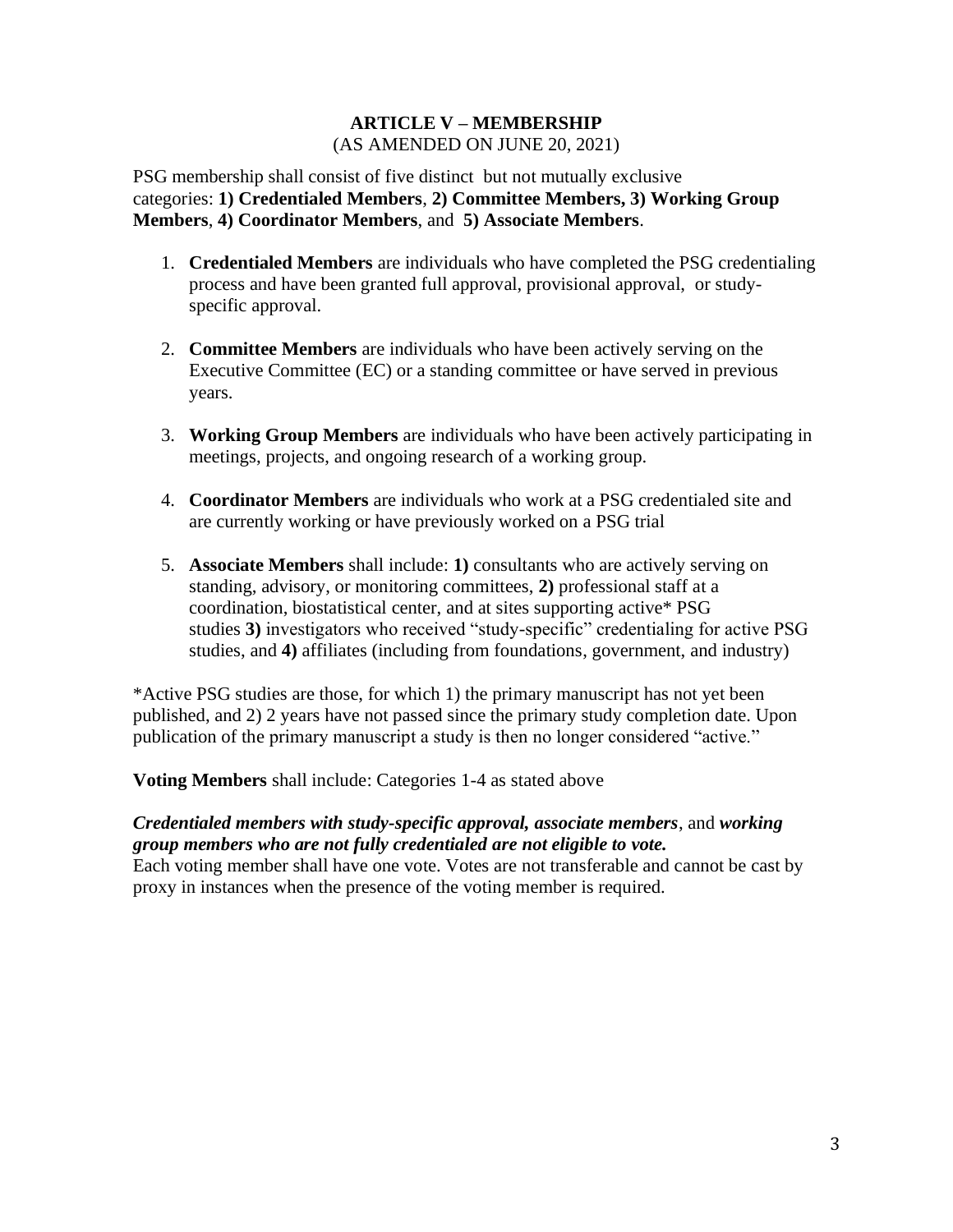# **ARTICLE VI – OFFICERS** (AS AMENDED ON APRIL 17, 2020)

The PSG shall be governed by a ten-member Executive Committee consisting of a chair, co-chair, three investigator members and one coordinator member who are elected by the voting members, and the directors of a PSG credentialed Biostatistics Center and PSG credentialed Coordination Center, as selected by the chair of the Executive Committee, and the chairs of the PSG Scientific Review and Mentoring Committees who are appointed by the chair of the Executive Committee. The chair and co-chair, as a team, are to be elected by the voting members to serve a term of 6 years, and may be elected to succeed themselves. Each investigator member of the Executive Committee shall be elected by the voting members to serve staggered terms of three consecutive years, not to succeed themselves. One investigator member is to be elected to the Executive Committee each year. The coordinator member shall be elected by the voting membership for a three-year term, not to be succeeded. The appointed directors of the Biostatistics and Coordination Centers shall each serve a term of 3 consecutive years, and if re-appointed by the chair, may succeed themselves for additional 3-year terms.

The chair of the Executive Committee may appoint ex officio members of the Executive Committee to serve a term of 3 consecutive years, and if re-appointed by the chair, may succeed themselves for additional 3-year terms. Ex officio members of the Executive Committee will not have voting rights for Executive Committee business.

### **ARTICLE VII – EXECUTIVE COMMITTEE**

The PSG Executive Committee shall be responsible for:

- 1. Developing and supporting the scientific projects of the PSG including but not limited to the review and approval of research protocols, principal investigators, co-principal investigators and steering committees for these research projects,
- 2. Reviewing and approving the appointments of the directors of the Coordination and Biostatistics Centers and for overseeing the high-quality performance of these centers,
- 3. Reviewing and approving the appointments of appropriate personnel and the chair and members of the standing PSG committees as described under Article X,
- 4. Formulating and maintaining standards for the PSG regarding the conduct of trials, publication policies, and conflict-of-interest guidelines (Article XI),
- 5. Overseeing the program and activities of the PSG including its annual meetings, symposia, and other administrative and scientific activities,
- 6. Formulating and maintaining current and accurate listings of voting and associate members and of other qualified investigators who request participation in PSG trials and programs,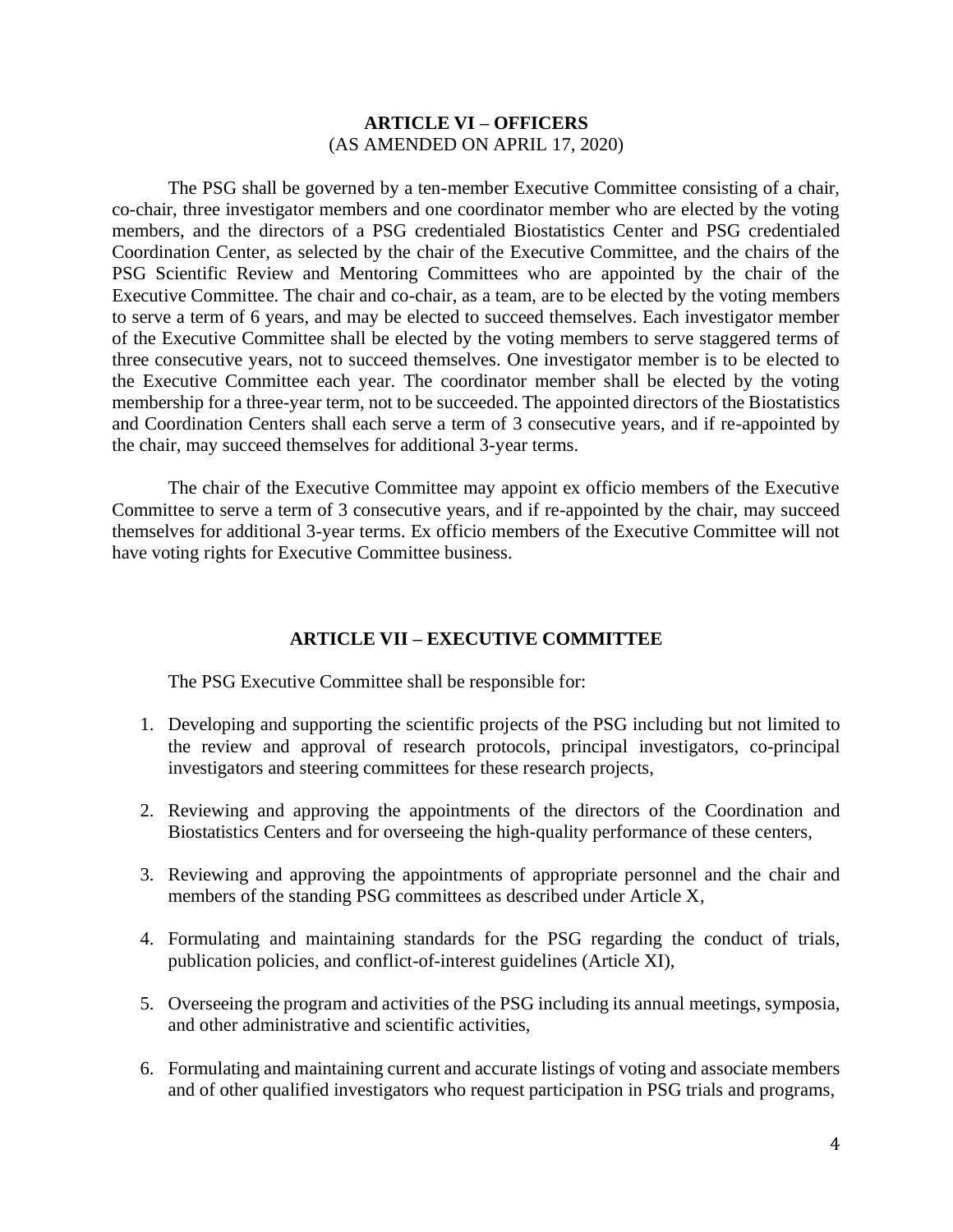7. Proposing and overseeing the assessment and collection of dues, fees or surcharges for the PSG as specified in Article XIII.

The Executive Committee shall meet at least twice each calendar year and report through the chair of the Executive Committee to the membership at the annual PSG meeting.

# **ARTICLE VIII – BUSINESS MEETINGS OF THE PSG**

The PSG shall hold a business meeting of its membership at least yearly at the time of its annual meeting. At least a majority of voting members shall constitute a quorum for the transaction of business of the PSG.

#### **ARTICLE IX – NOMINATIONS AND ELECTIONS**

Elections for the chair and co-chair of the Executive Committee shall take place every 6 years by electronic ballot, with the majority of total votes received from voting members required for election. The chair and co-chair should represent different institutions but shall be considered for nomination and election as a team. Each year, the voting members shall elect by electronic ballot one investigator member of the Executive Committee to serve a term of 3 years. Every other year, the voting members shall elect by electronic ballot one coordinator member of the Executive Committee to serve a term of 3 years.

Within 6 months prior to each election, a slate of officers and members of the Executive Committee shall be recommended for election from among voting members by a Nominating Committee appointed by the chair of the Executive Committee. The slate of candidates will be emailed by the Nominating Committee to all voting members of the PSG who shall have the opportunity to nominate other candidates from the voting membership by emailing their preference to the chair of the Nominating Committee. The chair of the Nominating Committee shall close the nominations two months after sending out the selection of the Nominating Committee. Voting members need to receive nominations from at least 7 voting members in order to be declared an official candidate.

The Administrative Director of the PSG will then email the election ballot to all voting members of the PSG. The ballot will contain the slate presented by the Nominating Committee plus all official candidates nominated. Votes, which shall be by secret ballot, must be received within 30 days after receiving the official ballot in order to be counted.

The Chair of the Nominating Committee will oversee the election, ensuring that voting members are accorded their rightful votes, and will declare the winners of the election. If no one has received the majority of the votes cast for an office, the two candidates with the greatest number of votes will face each other in a second election to take place immediately; this election will be supervised similarly to the first.

In the event of the death, resignation or vacancy of an officer or member of the Executive Committee, the following provisions shall apply. In the event of the death, resignation or vacancy of the chair, the co-chair shall succeed the chair for the balance of his or her elected term. In the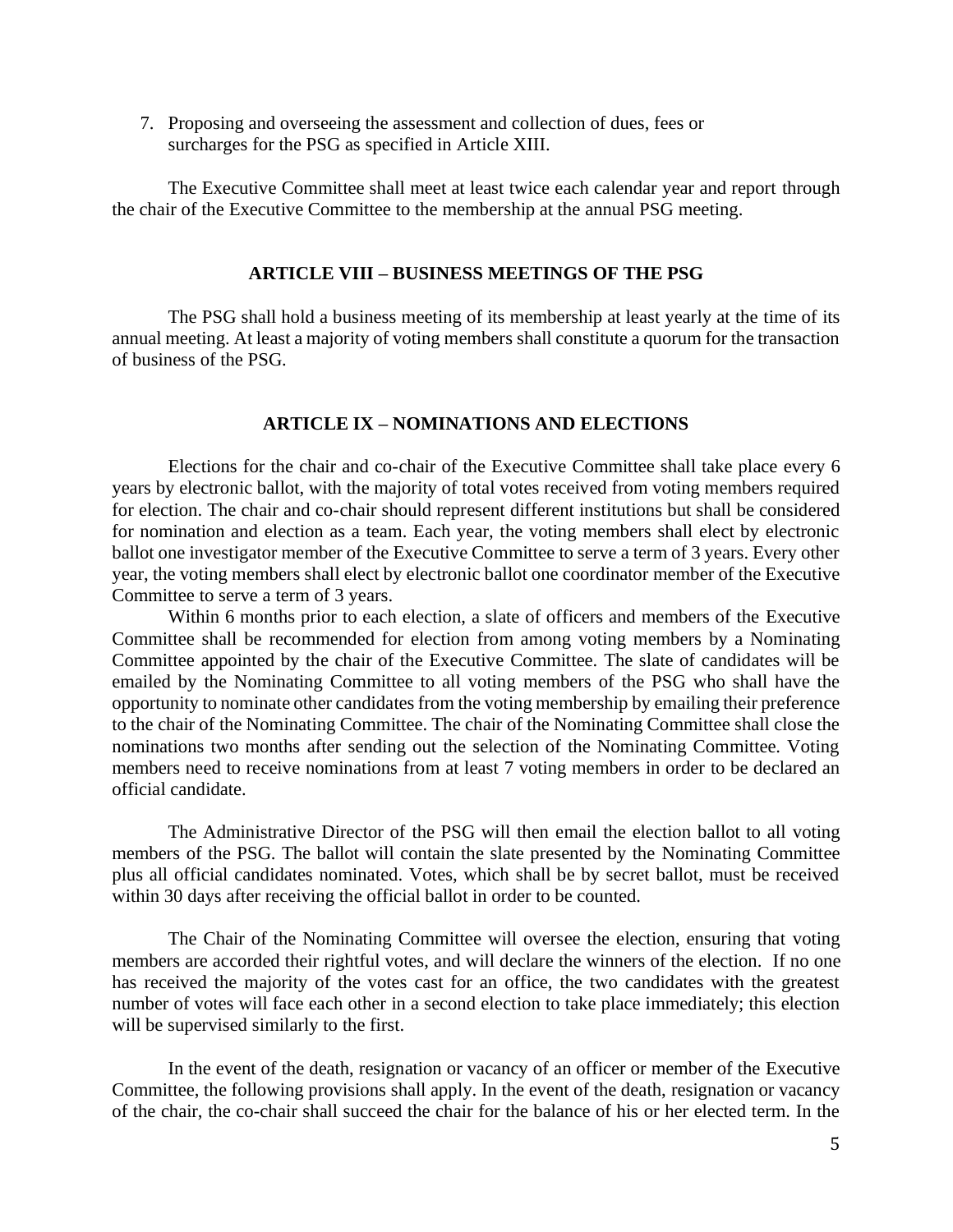event of the death, resignation or vacancy of the co-chair (including his/her succession to chair as described above), the chair shall appoint a replacement from the current members of the Executive Committee. Such replacement shall be approved by majority vote of the voting members of the Executive Committee and shall be voted upon by the voting membership of the PSG. In the event of the death, resignation or vacancy of an elected Executive Committee member, the position shall remain vacant until the next regularly scheduled election, at which time the voting membership of the PSG shall elect a replacement to complete the remaining term of the departing member.

## **ARTICLE X – STANDING PSG COMMITTEES**

The chair of the Executive Committee will appoint chairs and members of the following standing committees: 1) Nominating, 2) Standards, 3) Publications, 4) Symposia, 5) Scientific Review, 6) Credentials, 7) Study Budget, and 8) Mentoring Committee.

The chair of the Executive Committee shall appoint the chairs and members of the standing committees, subject to the approval of the Executive Committee. The chairs and members of the standing committee may be voting or associate members of the PSG or otherwise qualified persons who are not members of the PSG. Upon completion of one year of active service on the standing committee, the committee member shall become a voting member of the PSG, as provided in Article V.

Chairs and members of the standing committees may not be re-appointed for successive terms to the particular committees they are serving, but they may be appointed to other standing committees or re-appointed to previously served committees if the terms are not successive. For standing committees with terms of more than one year of service, appointments will be staggered to help ensure continuity and turnover of committee membership. Standing committees should not have more than one member from the same affiliated institution.

Other standing committees of the PSG may be established upon recommendation of the Executive Committee and approval by the PSG membership as outlined in Article XIV.

Working Groups may be established from time to time by the Executive Committee, who shall appoint chairs and co-chairs to serve 3 year terms.

## **ARTICLE XI – CONFLICT-OF-INTEREST GUIDELINES**

# ETHICAL AND CONFLICT-OF-INTEREST GUIDELINES FOR MEMBERS OF THE PARKINSON STUDY GROUP (PSG)

Members of the PSG should maintain the highest personal and professional standards in conducting clinical trials and research. Real and perceived conflict-of interest must be avoided. The term "conflict of interest" is defined as any financial (e.g. compensation in addition to regular salary support) or other interest that conflicts with the service of the individual because it (1) could significantly impair the individual's objectivity or (2) could create an unfair competitive advantage for any person or organization. Additionally, officers of the PSG (members of the Executive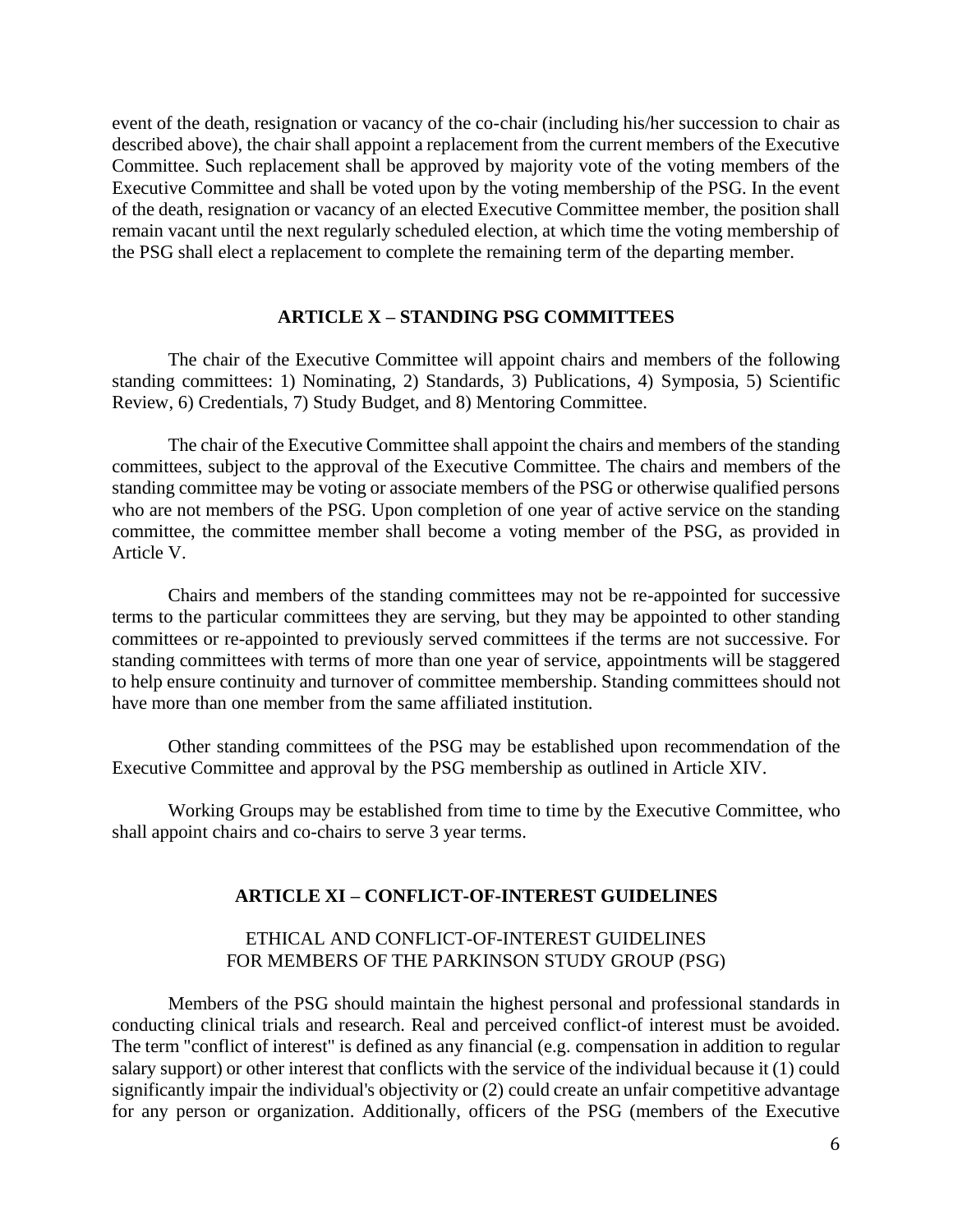Committee and Chairs and Co-chairs of PSG standing committees and working groups) must conform to a higher standard in that they represent the PSG. All officers must avoid or manage activities outside of their direct involvement with the PSG that conflict with the mission, goals, interests or reputation of the PSG.

To these ends, we agree that:

1. PSG members shall not in any way or manner benefit financially as a result of their participation in and knowledge of PSG studies. In particular, PSG members agree not to own (in part or in whole) or trade in the equity of a company or entity whose drugs or products are being investigated by the PSG ("involved entity"). "Involved entities" are defined as companies, organizations, or other entities that may benefit from the performance or outcome of a PSGsponsored study, including entities whose drugs, biologics, devices, products or intellectual property are being investigated by the PSG in which that member is participating in the study. Further, PSG members or their immediate family members (including spouse and dependent children) shall not in any way or manner benefit financially from the information obtained as a result of their participation or knowledge of PSG studies. For members of the PSG leadership (which includes members of the Executive Committee and Chairs and Co-chairs of PSG Standing Committees and Working Groups), these conflict of interest requirements are applicable to all PSG studies and activities. PSG members further agree not to inform or influence relatives, friends or others in financial transactions regarding the "involved entity". PSG members agree not to accept compensation arrangements in which the value of the compensation could be affected by the outcome of the PSG studies in which they are participating. In addition, members participating in a PSG clinical trial agree not to hold a financial interest in the study drug or related drugs or products including, but not limited to, a patent, trademark, copyright or licensing arrangement.

2. PSG members have an obligation to act in the public interest and should be willing to educate the scientific and lay communities. PSG members agree that such practices are permitted provided there is no disclosure of confidential information or any potential for jeopardizing the successful outcome of any clinical trial which is in progress.

3. PSG members agree not to serve as paid consultants to an "involved entity" or to any individual or entity acting on behalf of the involved entity in relation to the study drug or related drugs or products of the entity during the period of the clinical trial, except as an activity or consultation under the auspices of the PSG. No personal compensation shall accrue to the PSG member for these activities. All educational, consulting and other payments from "involved entities" relating to the study drug or related drugs must be directed to a public charity, a scientific society, the member's department university or hospital (an academic account administered by the PSG member is acceptable) or to the PSG. Such activities and payments must be disclosed to the Executive Committee at the time of their initial occurrence and via annual Conflict of Interest reports.

4. Certain activities with "involved entities" are permitted, however payments received by the PSG member must be disclosed to the Executive Committee via annual Conflict of Interest reports. These include serving as an educator in CME accredited programs sponsored by an "involved entity" or participating in consulting or research activities supported by the "involved entity" which are unrelated to the drug or product under evaluation by the PSG.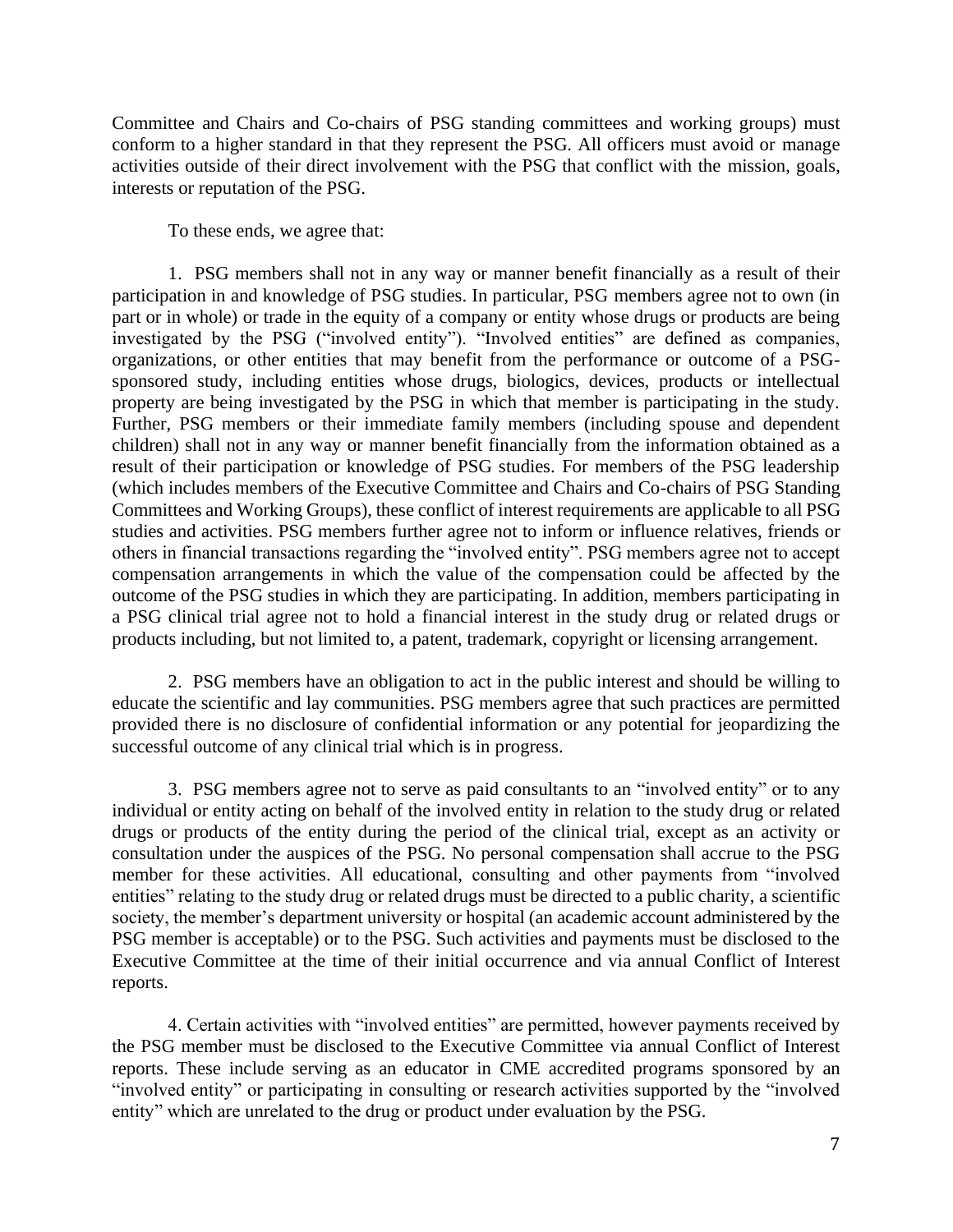5. For the Principal Investigator, Co-Principal Investigator, Steering Committee members, Coordination and Biostatistics Center staff, the Executive Committee and members of the study Writing (Publication) Committee (if any), these ETHICAL AND CONFLICT-OF-INTEREST GUIDELINES will apply from the time of recruitment of subjects into a study until the latter of one month following publication of a manuscript reporting the primary endpoint of the study, or when the Steering Committee for the study determines that no such publication will occur. For site investigators, site coordinators and site support staff, these ETHICAL AND CONFLICT OF INTEREST GUIDELINES will apply until one month after the first public report of the primary results of the study, including in abstract form. This will be binding for all PSG members including those who might leave the study, for any reason, prior to its completion. For PSG Officers (Executive Committee members and chairs and co-chairs of Standing Committees and Workings Groups) these Guidelines apply for the duration of their terms as PSG Officers.

6. In these GUIDELINES, a PSG member is defined as an investigator, coordinator, data processor, statistician, consultant, or any other person involved with and privy to information regarding PSG studies.

## DISCLOSURES

1. Members of the PSG should insist on full and meaningful disclosure of financial support for educational events to which they are invited to participate.

2. Members of the PSG should fully disclose their research support and any significant financial interest with manufacturer(s) of commercial products related to the topic of their presentation for education events in which they participate.

3. If members of the Executive Committee and other PSG members consult with involved entities and potentially involved entities on behalf of the PSG, to the extent allowed by existing confidentiality agreements, the purpose of these meetings, the amount and destination of fees paid and outcome of the meetings will be disclosed to the Standards Committee. In addition, Chairs and Co-chairs of PSG Standing Committees, including the Executive Committee and Working Groups, must disclose the nature of consulting activities occurring outside of their role as a representative of the PSG if the consulting activity is with an involved entity. Such disclosure will be made to the Standards Committee to the extent allowed by existing confidentiality agreements.

4. There are two types of disclosure forms, one that is study-specific, and another form that is for disclosures required of members in leadership roles as defined above (members of the Executive Committee and Chairs and Co-chairs of PSG Standing Committees and Working Groups). Disclosure forms must be completed on an annual basis or whenever there is a change in the status of the PSG member regarding potential conflict of interest. Failure to fully disclose conflict or perceived conflict of interest constitutes an ethical violation, and may lead to dismissal from the PSG. All disclosures will be reviewed by the legal counsel to the PSG and those deemed to be in violation or potential violation will be reviewed by all the members of the Standards Committee and recommendations on the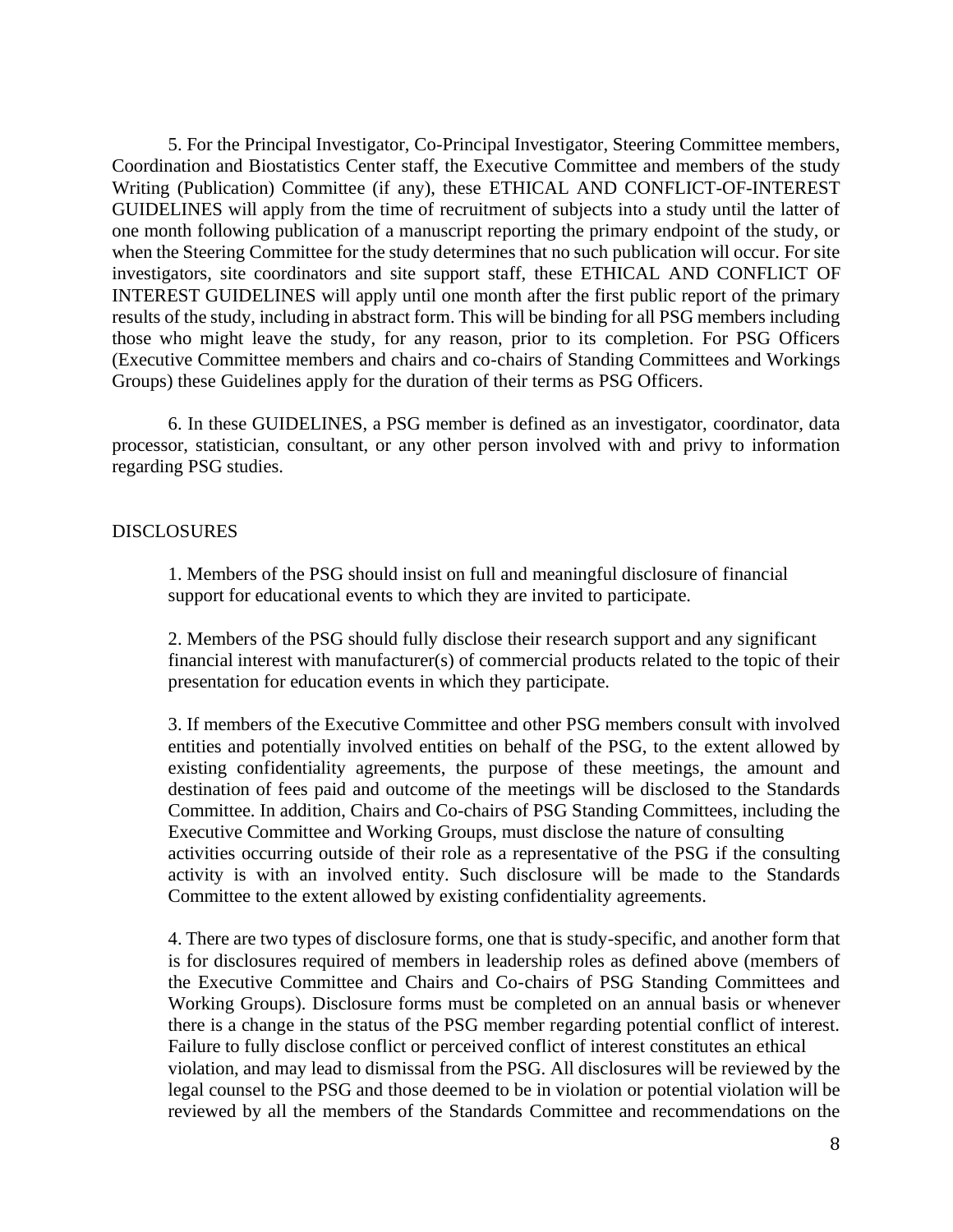management of these conflicts will be forwarded by the Chair of the Standards Committee to the Chair of the Executive Committee.

#### **ARTICLE XII – ANNUAL PSG MEETING**

The Executive Committee will organize an annual meeting of the PSG to conduct its business and provide an opportunity for scientific review and meetings of PSG steering committees, standing committees, investigators and coordinators.

# **ARTICLE XIII – DUES, FEES AND SURCHARGES**

The Executive Committee may propose annual dues for PSG members and fees or surcharges for participation in PSG trials in order to support PSG activities, including but not limited to the planning and implementation of PSG trials, scientific and educational symposia, and its annual meeting. Proposals of the Executive Committee for dues, fees or surcharges will require approval by a majority of votes received from PSG members who respond.

# **ARTICLE XIV – AMENDMENTS**

Amendments to the Bylaws may be proposed by any voting member, must be made in writing, must be signed by 6 other voting members, and must be submitted to the PSG Administrative Director at least 2 months prior to a meeting of the PSG Executive Committee, at which time the proposed amendment will be considered and voted upon. If the proposed amendment is approved by a majority of the Executive Committee, it will be circulated via ballot to all voting PSG members.

Affirmation by at least two-thirds of votes received within 1 month after the proposed amendment was circulated, shall be required for the amendment to be adopted. At the request of the proposer, amendments not approved by the Executive Committee may be placed on the agenda at least two months prior to an annual PSG meeting where the proposal may be enacted by an affirmative vote by at least three-quarters of votes cast by voting members at the meeting.

#### **ARTICLE XV – DISSOLUTION OF THE PSG**

The dissolution of the PSG shall be decided by an affirmative vote by written ballot of three-fourths of votes of voting members of the PSG who respond. The procedure on dissolution shall follow that outlined for proposing amendments in Article XIV.

Upon termination or dissolution of the Parkinson Study Group, any assets lawfully available for distribution shall be distributed to one (1) or more qualifying organizations described in Section 501(c)(3) of the Internal Revenue Code of 1986 (or described in any corresponding provision of any successor statute). These organization(s) shall have a charitable purpose which, at least generally, includes a purpose similar to the terminating or dissolving corporation.